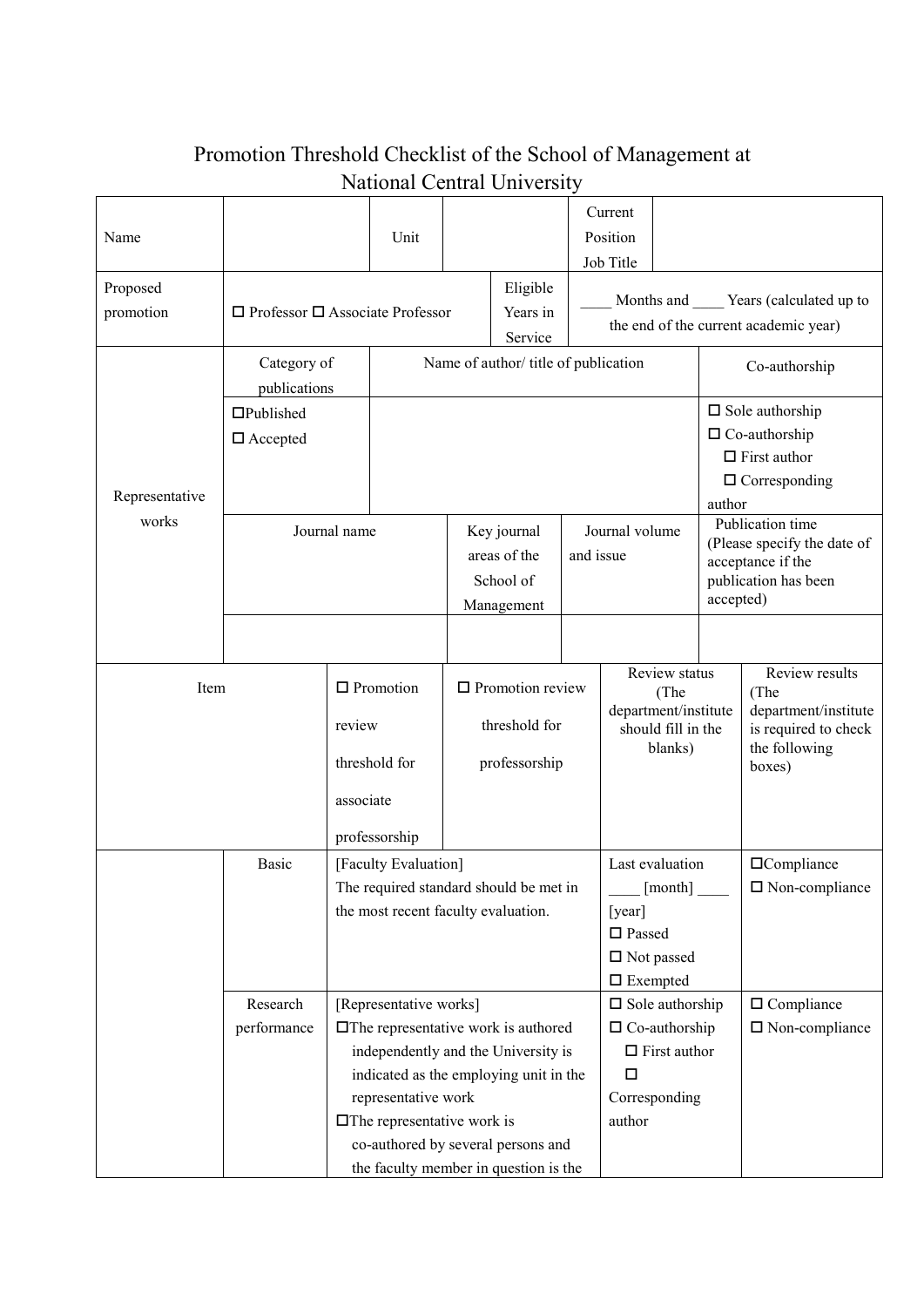| Threshold       |                                               | first author or corresponding author,        |                      |                          |
|-----------------|-----------------------------------------------|----------------------------------------------|----------------------|--------------------------|
| requirement for |                                               | the other co-authors have not applied        |                      |                          |
| promotion       |                                               | for promotion with the work, and the         |                      |                          |
| application     |                                               | University has been indicated as the         |                      |                          |
|                 |                                               | employing unit in the representative         |                      |                          |
|                 | work.                                         |                                              |                      |                          |
|                 |                                               |                                              |                      |                          |
|                 |                                               | $\Box$ The faculty member in question is not |                      |                          |
|                 |                                               | the first author or corresponding            |                      |                          |
|                 |                                               | author, but the work is a research in a      |                      |                          |
|                 |                                               | special field, and the faculty member        |                      |                          |
|                 |                                               | in question can specifically prove that      |                      |                          |
|                 |                                               | s/he is the major contributor, that the      |                      |                          |
|                 |                                               | other co-authors have not used the           |                      |                          |
|                 |                                               | work to apply for a promotion, and           |                      |                          |
|                 |                                               | that the University has been specified       |                      |                          |
|                 | as the employing unit in the                  |                                              |                      |                          |
|                 | representative publication.                   |                                              |                      |                          |
|                 | $\Box$ In case of a monograph or paper, there |                                              |                      |                          |
|                 | should be a peer review mechanism,            |                                              |                      |                          |
|                 | and such monograph or paper has               |                                              |                      |                          |
|                 | been published, or a publishing house         |                                              |                      |                          |
|                 |                                               | has certified that the monograph will        |                      |                          |
|                 | be published.                                 |                                              |                      |                          |
|                 |                                               | [Representative work published in major      |                      |                          |
|                 |                                               |                                              | The representative   | $\Box$ Compliance        |
|                 | journals in the field].                       |                                              | work has been        | $\square$ Non-compliance |
|                 |                                               | The representative work should be            | published in the     |                          |
|                 | published in the list of important            |                                              | major journal field, |                          |
|                 | journals recognized by the School.            |                                              | which is ______, of  |                          |
|                 |                                               |                                              | the School of        |                          |
|                 |                                               |                                              | Management           |                          |
|                 | [Other research                               | [Other research                              |                      |                          |
|                 | achievements]                                 | achievements]                                | Reviewed by the      | $\Box$ Compliance        |
|                 | Promotion to                                  | Promotion to                                 | Research and         | $\square$ Non-compliance |
|                 | Associate                                     | professorship                                | Promotion Section    |                          |
|                 | Professorship                                 | $\Box$ Receipt of at least                   | of the Research and  |                          |
|                 | $\Box$ Receipt of at                          | two MOST grants for                          | Development          |                          |
|                 | least one                                     | special research                             | Office               |                          |
|                 | MOST grant                                    | projects in which the                        |                      |                          |
|                 | for a special                                 | faculty member in                            |                      |                          |
|                 | research project                              | question serves as the                       |                      |                          |
|                 | in which the                                  | principal investigator                       |                      |                          |
|                 | faculty member                                | □ Receipt of a MOST                          |                      |                          |
|                 | in question                                   | grant for a special                          |                      |                          |
|                 | serves as the                                 | multi-year project in                        |                      |                          |
|                 | principal                                     | which the faculty                            |                      |                          |